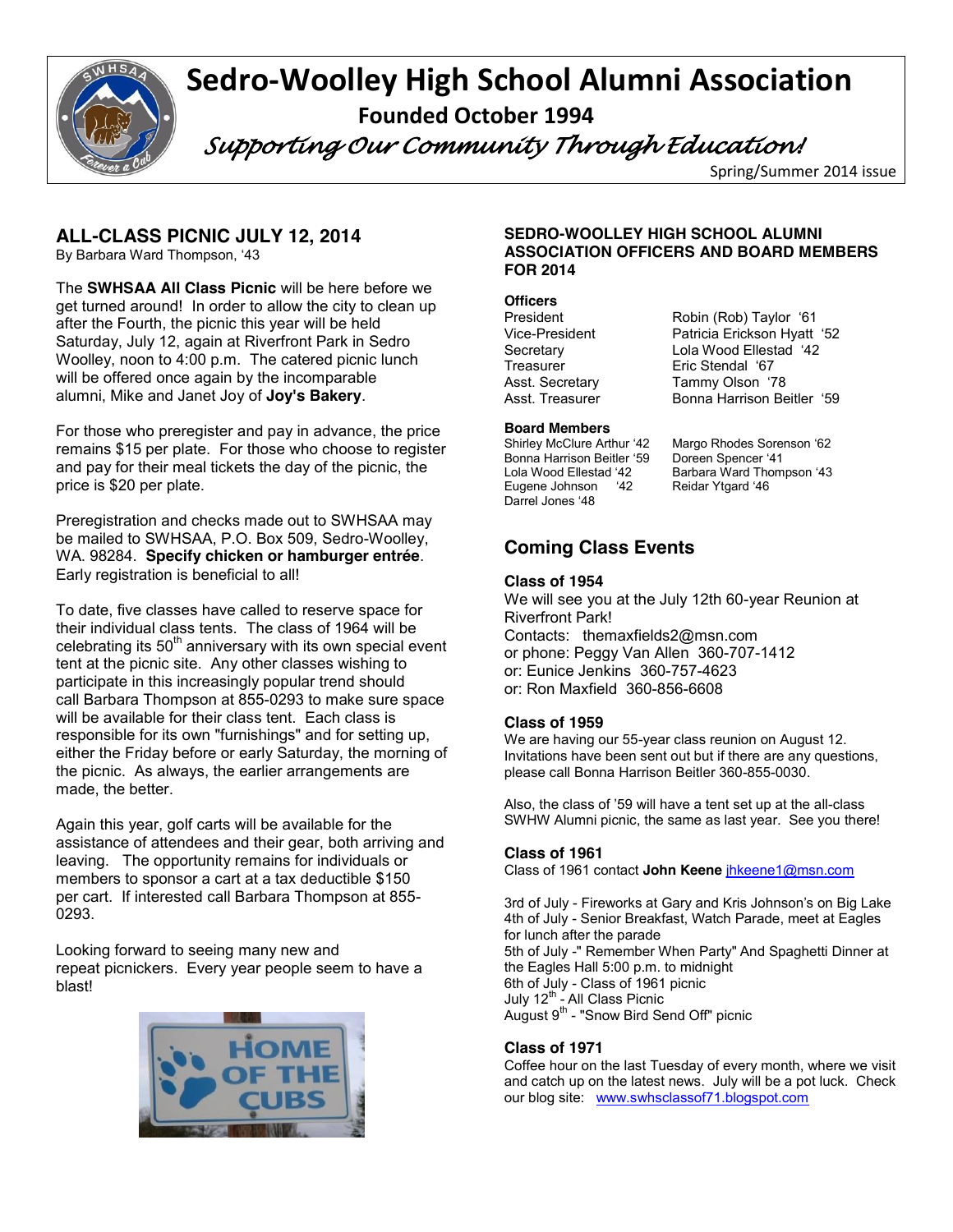# **SWHS ALUMNI ANNUAL PLANT AND BAKE SALE - May 3, 2014**

By Patricia Erickson Hyatt '52

Under cloudy/rainy skies a dedicated group of SWHS Alumni put the weather issue aside and pitched in to unload and organize the SWHS Annual Plant and Bake Sale to benefit our scholarship fund.

Thank you to Thompson's Nursery who continues to support us by allowing us to buy their beautiful geraniums and delivers them to us the day of our event.



Darrel Jones '48 and Barbara Ward Thompson '43 worked hard at the Alumni Plant Sale!

A huge thank you to **Shirley Arthur** who has grown and donated well over three hundred tomato plants each year to help support our scholarships.



Shirley McClure Arthur '42, has the greenest thumb you have ever seen! Her tomato plants are legendary! A new item this year were chive plants donated by **Mary and Daryl Jones** - thanks ever so much - and of course we can't thank enough all of you who donated baked goods also - It is only by the continued support of these alumni that our sale continues to be a success. On a sad note, this will be the last year for those absolutely beautiful tomato plants donated by Shirley Arthur. There are not enough words Shirley to express our appreciation for all of the hard work that you have put forth for the many years of donating your plants. You are truly a very special person and we thank you so very much!!

We are looking for new ideas to complement our geranium sale so if you have any ideas please contact Pat Hyatt at 360-757-2985 or e'mail at grammaguy@comcast.net.

#### **SEDRO-WOOLLEY CAM**

Sedro-Woolley has a live downtown cam! Check out the happenings any time of the day or night at the City's web site:

www.ci.sedro-woolley.wa.us

### **SCHOLARSHIPS AWARDED FOR 2014**

By Bonna Harrison Beitler, '59

The SWHS AA awards **vocational** scholarships each year to deserving students who want to better themselves and their community. Scholarships are funded from the plant and bake sale, the class picnic, and donations/memorials. This year, scholarships of \$2000 were awarded to each of these winners from the Class of 2014:

Cassandra Irvine Gunnar Fox Brandon Meyer Aidan Ristow Brandon Townsend

Many thanks to the Alumni Association committee who administrated our 2014 scholarship program:

Bonna Beitler, chair Lola Ellestad Robin Taylor Reidar Ytgard Joan Van Von

#### **SPRING-SUMMER 2014 NEWSLETTER**

The SWHS Alumni Association publishes two editions of our newsletter per year. Our intent is to provide as much updated information as possible, but you'll find even more news on our blog, web site, and Facebook page. Submit your class information any time!

This newsletter was compiled and edited by Judy Johnson, class of 1971.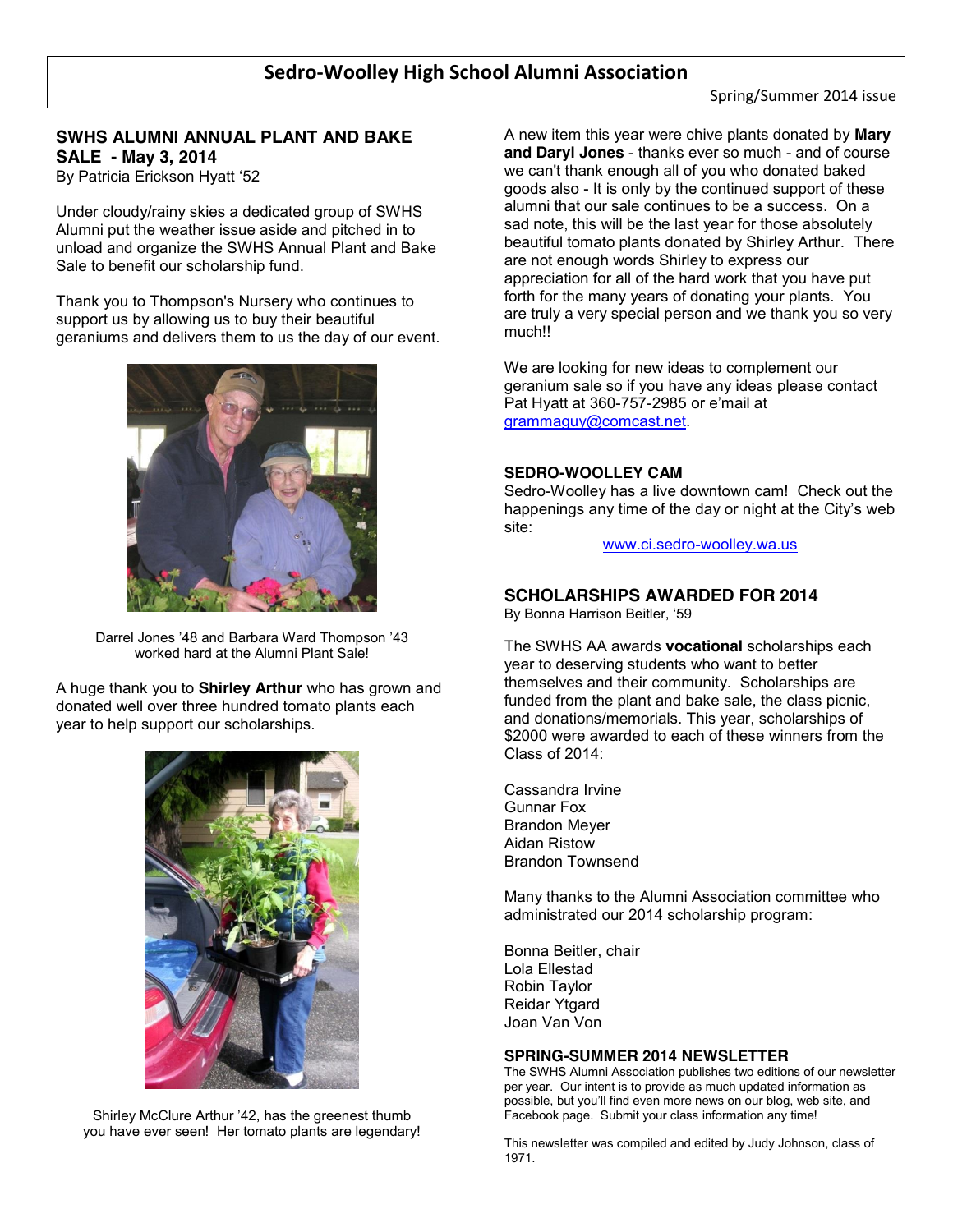# *Please* **fill out all forms you are sending in as completely as possible. Our bookkeeper will thank you!**

# **RESERVATION FORM FOR SWHS ALUMNI ASSOCIATION ANNUAL ALL-CLASS PICNIC July 12, 2014—SEDRO-WOOLLEY RIVERFRONT PARK**

|                                                              | NO. ATTENDING: _____________________CHECK AMOUNT (\$15.00 per person): _____________________________                                                                                                                                                                                                                            |            |                                                                                                                                                                                                                                            |                                     |
|--------------------------------------------------------------|---------------------------------------------------------------------------------------------------------------------------------------------------------------------------------------------------------------------------------------------------------------------------------------------------------------------------------|------------|--------------------------------------------------------------------------------------------------------------------------------------------------------------------------------------------------------------------------------------------|-------------------------------------|
|                                                              | SPECIFY CHICKEN OR (not both!) HAMBURGER (with condiments): ____________________                                                                                                                                                                                                                                                |            |                                                                                                                                                                                                                                            |                                     |
|                                                              | Please make check payable to SWHSAA and mail to PO Box 509, Sedro-Woolley WA 98284. Registration<br>deadline is 7/1/2014. If reserving under more than one name, please specify. You MUST pre-register and pay<br>in advance to join in the catered lunch, provided by Joy's SW Bakery. Registrations paid after deadline: \$20 |            |                                                                                                                                                                                                                                            |                                     |
| <b>CUT HERE</b>                                              | <b>CUT HERE</b>                                                                                                                                                                                                                                                                                                                 |            | <b>CUT HERE</b>                                                                                                                                                                                                                            |                                     |
|                                                              | Sedro-Woolley High School Alumni Association Membership/Donation Form                                                                                                                                                                                                                                                           |            |                                                                                                                                                                                                                                            |                                     |
|                                                              | First<br>Last                                                                                                                                                                                                                                                                                                                   | Middle     |                                                                                                                                                                                                                                            |                                     |
|                                                              |                                                                                                                                                                                                                                                                                                                                 |            | Maiden                                                                                                                                                                                                                                     | Nickname                            |
|                                                              |                                                                                                                                                                                                                                                                                                                                 | City/State | Zip<br><b>Phone:</b> The contract of the contract of the contract of the contract of the contract of the contract of the contract of the contract of the contract of the contract of the contract of the contract of the contract of the c |                                     |
| Spouse Name: _____________________                           |                                                                                                                                                                                                                                                                                                                                 |            |                                                                                                                                                                                                                                            | Graduation Year: Carrier Contractor |
| First                                                        | Middle<br>Last                                                                                                                                                                                                                                                                                                                  | Maiden     |                                                                                                                                                                                                                                            |                                     |
|                                                              | Annual Membership Dues, \$10: \$______ Paying for years (circle): _2014 2015 2016 _Life Membership, \$100: \$______________________________                                                                                                                                                                                     |            |                                                                                                                                                                                                                                            |                                     |
|                                                              |                                                                                                                                                                                                                                                                                                                                 |            | (Lifetime membership card will be sent to you)                                                                                                                                                                                             |                                     |
|                                                              | Memorial \$ _______ Anniversary: \$ _______ Birthday: \$ ________ Other: \$ ________ Donation: \$                                                                                                                                                                                                                               |            |                                                                                                                                                                                                                                            |                                     |
|                                                              |                                                                                                                                                                                                                                                                                                                                 |            |                                                                                                                                                                                                                                            | Class of                            |
|                                                              | First<br>Middle                                                                                                                                                                                                                                                                                                                 | Last       | Maiden                                                                                                                                                                                                                                     |                                     |
| (Acknowledgement will not be sent without an address) Street |                                                                                                                                                                                                                                                                                                                                 | City/State |                                                                                                                                                                                                                                            | Zip                                 |
|                                                              |                                                                                                                                                                                                                                                                                                                                 |            |                                                                                                                                                                                                                                            |                                     |

**The Sedro-Woolley High School Alumni Association uses membership dues for the operating expenses of the organization. Memorials and Donations go directly to the scholarship program funds.** *Thank you for your support!!!*